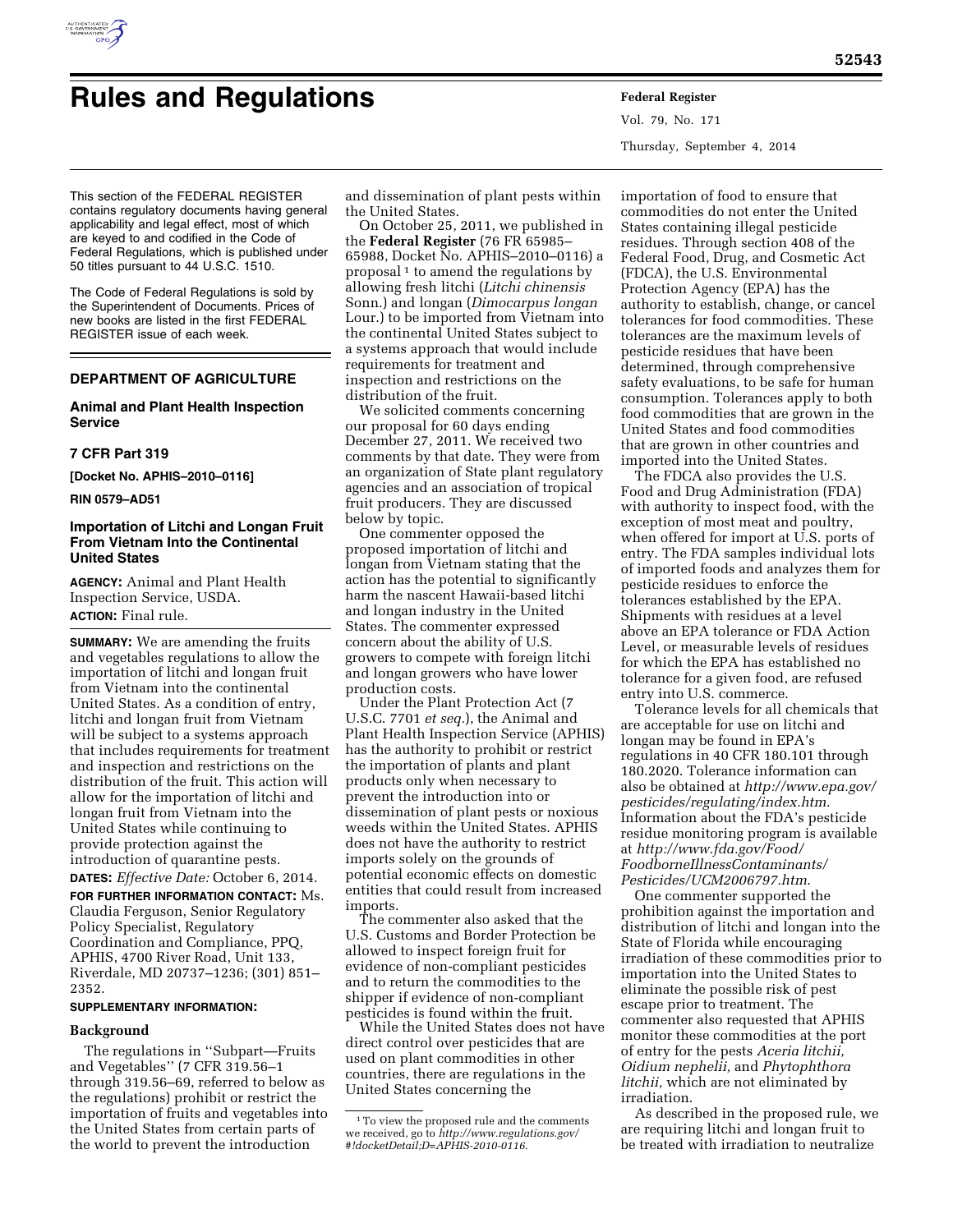all plant pests of the class Insecta, except pupae and adults of the order Lepidoptera. Section 305.9 of the regulations specifies the requirements for the irradiation of imported commodities. These requirements provide effective safeguards for articles irradiated either prior to or after arrival in the United States. In addition, we will closely inspect consignments of these commodities for evidence of all quarantine pests, including *P. litchii*  and *A. litchii*.

With regard to *O. nephelii,* the pest risk assessment that was published with the proposed rule lists the pests of litchi, longan, and rambutan fruit that are found in any of the member countries of the Association of Southeast Asian Nations, including Vietnam. Because this action only applies to Vietnam and *O. nephelii* is not found on litchi or longan fruit from Vietnam, treatment or inspection for this pest is not necessary.

Therefore, for the reasons given in the proposed rule and in this document, we are adopting the proposed rule as a final rule, without change.

**Note:** In our October 2011 proposed rule, we proposed to add the conditions governing the importation of litchi and longan from Vietnam as § 319.56–54. In this final rule, those conditions are added as § 319.56–70.

## **Executive Order 12866 and Regulatory Flexibility Act**

This final rule has been determined to be not significant for the purposes of Executive Order 12866 and, therefore, has not been reviewed by the Office of Management and Budget.

In accordance with 5 U.S.C. 604, we have performed a final regulatory flexibility analysis, which is summarized below, regarding the economic effects of this rule on small entities. Copies of the full analysis are available on the Regulations.gov Web site (see footnote 1 in this document for a link to Regulations.gov) or by contacting the person listed under **FOR FURTHER INFORMATION CONTACT**.

In the United States, litchi and longan fruit are commercially produced in Florida and to a lesser extent in Hawaii. Production in California is still largely in the developmental stage. Annual U.S. production volumes in 2008 were about 535 metric tons (MT) for litchi and 776 MT for longan. Virtually all U.S. farms that grow litchi and longan are believed to be small entities based on the Small Business Administration standard of annual receipts of not more than \$750,000.

Our review of available information suggests that the rule may have a

negative economic impact on longan growers and, to a lesser extent, on litchi growers, particularly when the fruit is sold in Asian and Hispanic markets where the demand for produce tends to be more price-sensitive. The annual quantities of litchi and longan that Vietnam expects to export to the United States, namely, 600 MT and 1,200 MT, respectively, would be equivalent to about 17 percent and 69 percent, respectively, of average annual U.S. imports for these two fruits, 2007–2010. Negative impacts for U.S. producers will be moderated to the extent that imports from Vietnam displace imports from other foreign sources. Widely ranging prices for litchi and longan among U.S. markets and consumers' varying purchasing criteria with regard to price and quality may indicate opportunities for domestic growers to alleviate negative effects of increased foreign competition through alternative marketing arrangements or marketing channels.

## **Executive Order 12988**

This final rule allows litchi and longan fruit to be imported into the continental United States from Vietnam. State and local laws and regulations regarding litchi and longan fruit imported under this rule will be preempted while the fruit is in foreign commerce. Fresh fruits are generally imported for immediate distribution and sale to the consuming public, and remain in foreign commerce until sold to the ultimate consumer. The question of when foreign commerce ceases in other cases must be addressed on a caseby-case basis. No retroactive effect will be given to this rule, and this rule will not require administrative proceedings before parties may file suit in court challenging this rule.

#### **Paperwork Reduction Act**

In accordance with section 3507(d) of the Paperwork Reduction Act of 1995 (44 U.S.C. 3501 *et seq.*), the information collection or recordkeeping requirements included in this final rule, which were filed under 0579–0387, have been submitted for approval to the Office of Management and Budget (OMB). When OMB notifies us of its decision, if approval is denied, we will publish a document in the **Federal Register** providing notice of what action we plan to take.

### **E-Government Act Compliance**

The Animal and Plant Health Inspection Service is committed to compliance with the E-Government Act to promote the use of the Internet and other information technologies, to

provide increased opportunities for citizen access to Government information and services, and for other purposes. For information pertinent to E-Government Act compliance related to this rule, please contact Mrs. Celeste Sickles, APHIS' Information Collection Coordinator, at (301) 851–2908.

#### **List of Subjects in 7 CFR Part 319**

Coffee, Cotton, Fruits, Imports, Logs, Nursery stock, Plant diseases and pests, Quarantine, Reporting and recordkeeping requirements, Rice, Vegetables.

Accordingly, we are amending 7 CFR part 319 as follows:

## **PART 319—FOREIGN QUARANTINE NOTICES**

■ 1. The authority citation for part 319 continues to read as follows.

**Authority:** 7 U.S.C. 450, 7701–7772, and 7781–7786; 21 U.S.C. 136 and 136a; 7 CFR 2.22, 2.80, and 371.3.

■ 2. Section 319.56–70 is added to read as follows:

#### **§ 319.56–70 Fresh litchi and longan from Vietnam.**

Litchi (*Litchi chinensis* Sonn.) and longan (*Dimocarpus longan* Lour.) fruit may be imported into the continental United States from Vietnam only under the following conditions:

(a) *Growing conditions.* Litchi fruit must be grown in orchards registered with and monitored by the national plant protection organization (NPPO) of Vietnam to ensure that the fruit are free of disease caused by *Phytophthora litchii.* 

(b) *Treatment.* Litchi and longan fruit must be treated with irradiation for plant pests of the class Insecta, except pupae and adults of the order Lepidoptera, in accordance with part 305 of this chapter.

(c) *Labeling.* In addition to meeting the labeling requirements in part 305 of this chapter, cartons containing litchi or longan must be stamped ''Not for importation into or distribution in FL.''

(d) *Commercial consignments.* The litchi and longan fruit may be imported in commercial consignments only.

(e) *Phytosanitary certificates.* (1) Each consignment of litchi fruit must be accompanied by a phytosanitary certificate issued by the NPPO of Vietnam attesting that the conditions of this section have been met and that the consignment was inspected in Vietnam and found free of *Phytophthora litchii.* 

(2) Each consignment of longan fruit must be accompanied by a phytosanitary certificate issued by the NPPO of Vietnam attesting that the